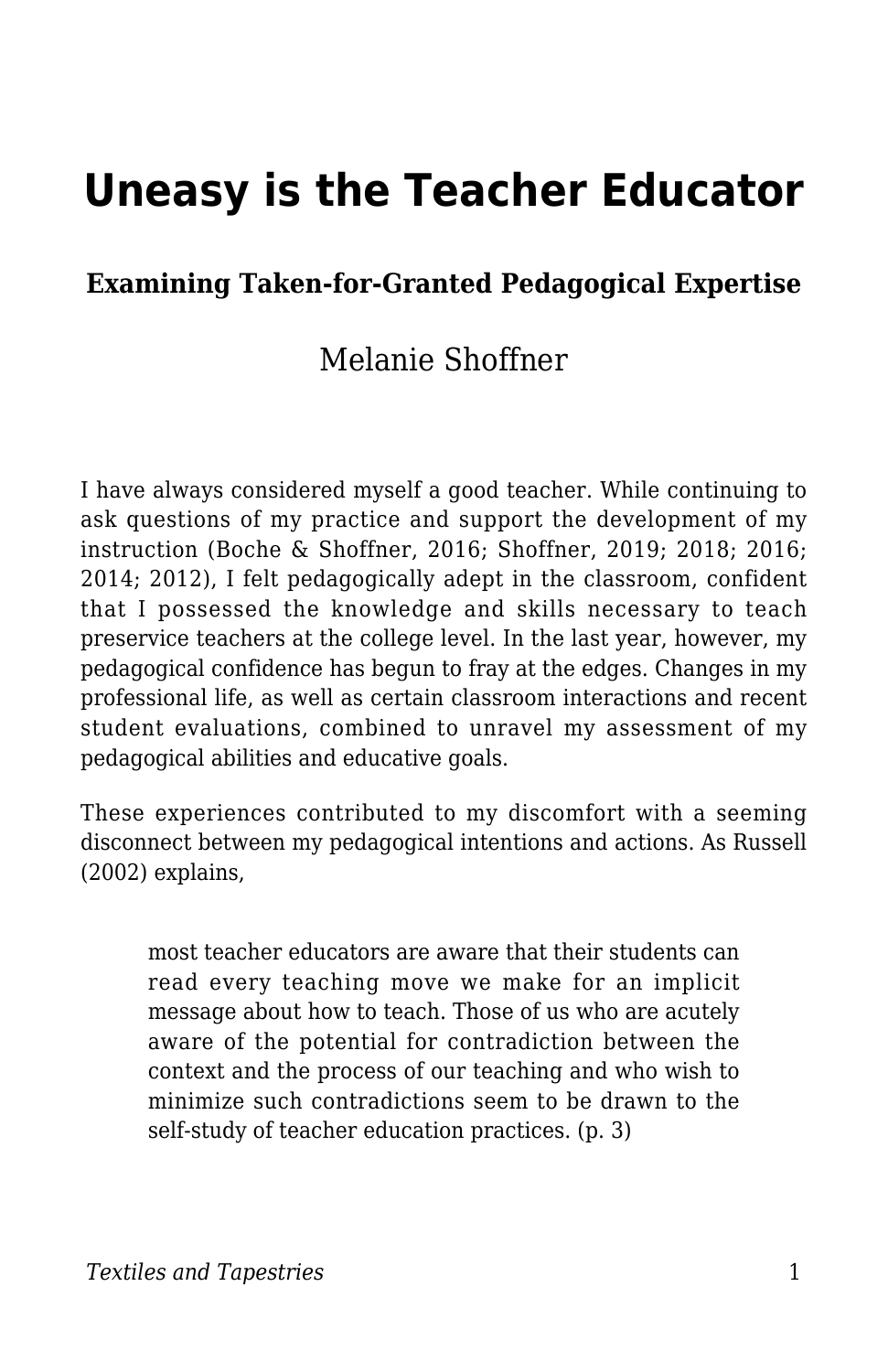In considering what it meant to question my taken-for-granted expertise as a teacher educator, I decided to create a self-study. I wondered: What did it mean for experienced teacher educators – like myself – to pick apart their pedagogical seams and piece together new understandings of their practice?

## **Framing Pedagogical Expertise**

The work of ELA teacher educators is grounded in the teaching and learning of English language arts (ELA). As teachers who also educate teachers, our pedagogy consists of research-informed practices that incorporate understandings of justice, equity and diversity while supporting critical thinking and developing reflective consideration (Shoffner et al., 2017). Understanding the field of ELA education as responsive to context, inclusive of diversity and constantly changing, teacher educators must approach their pedagogy likewise: capable of change in order to meet the needs of students while addressing current issues and concerns.

The demands of such pedagogical expertise mean teacher educators must consider not only the content they teach but the way in which they teach (Loughran, 2006), bringing together knowledge and action to create an instructional praxis. They must "be able to theorize the practice in such a way as to know and be able to articulate the what, how, and why of teaching and to do so through the very experiences of teaching *and* [sic] learning about teaching" (Loughran, 2006, p. 14). In creating their pedagogical expertise, then, teacher educators' knowledge, skills, and dispositions rest in and respond to a range of contexts, both personal and professional.

Not surprisingly, this is difficult work: "Clearly, then, teacher educators carry a heavy responsibility in what they do, how they do it and the manner in which they come to know and develop their own professional knowledge and practice" (Loughran, 2006. p. 14). Often,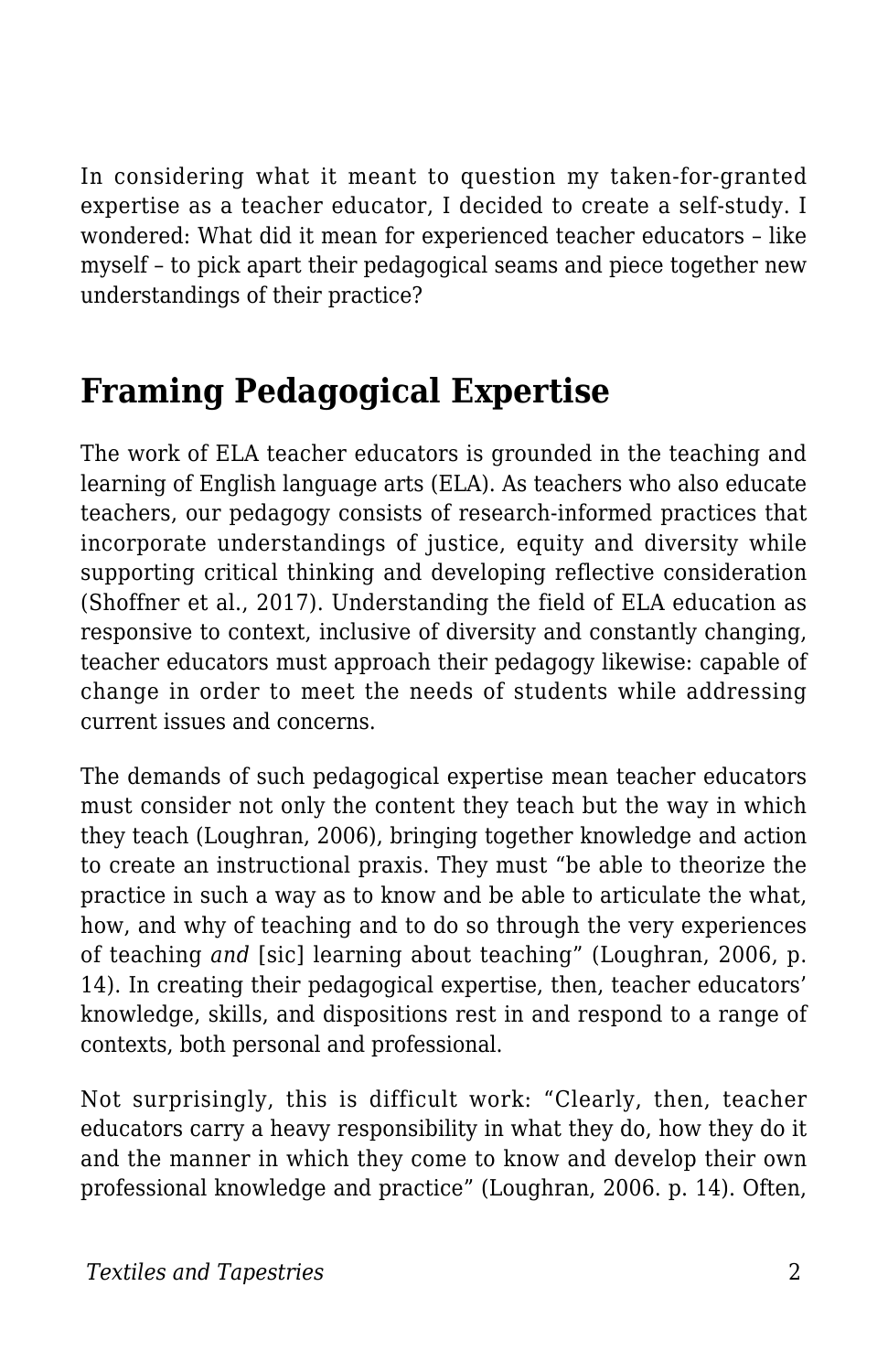this is also uncomfortable work. As Isenbarger and Zembylas (2006) explain, managing the emotions engendered by the questioning and revision of pedagogy is a form of emotional labor. Moreover, the "emotions we experience, and the unconscious appraisal process of evaluating these emotions, cannot be 'separated from the relational, social, cultural, and political contexts in which they occur' (Forgasz, et al., 2014, p. 82)'" (as cited in Stolle et al., 2018, p. 100).

While creating pedagogical expertise is difficult, emotional work, disturbing taken-for-granted pedagogical expertise is equally uncomfortable. It is a productive discomfort, however, since teacher educators "need to look beyond the ability to perform particular skills and procedures…to critique and analyze the nature of practice" (Loughran, 2006, p. 29).

## **Context of the Study**

Three years ago, I chose to move from a research-intensive doctoralgranting university to a master's level university that emphasized undergraduate education. Within that time, I have taught several newto-me courses, most notably the middle grades (6-8) English Language Arts (ELA) methods course. While I have the necessary knowledge and skills to teach this course, I was surprised to find it held less interest to me than expected, influenced perhaps by my previous positionality as a high school (grades 9-12) ELA teacher and my experiences teaching different methods courses at my former university.

Having always considered myself a "difficult" professor (Shoffner, 2014, 2012), now I felt my teaching did not truly challenge students. My pedagogical practice was still grounded in individual development and collaborative learning, but I was troubled, feeling that my instruction did not critically engage students with the complexity of teaching and learning. Informal and formal student feedback on the course was generally positive, indicating that the students did not share my concerns. However, specific comments on end-of-course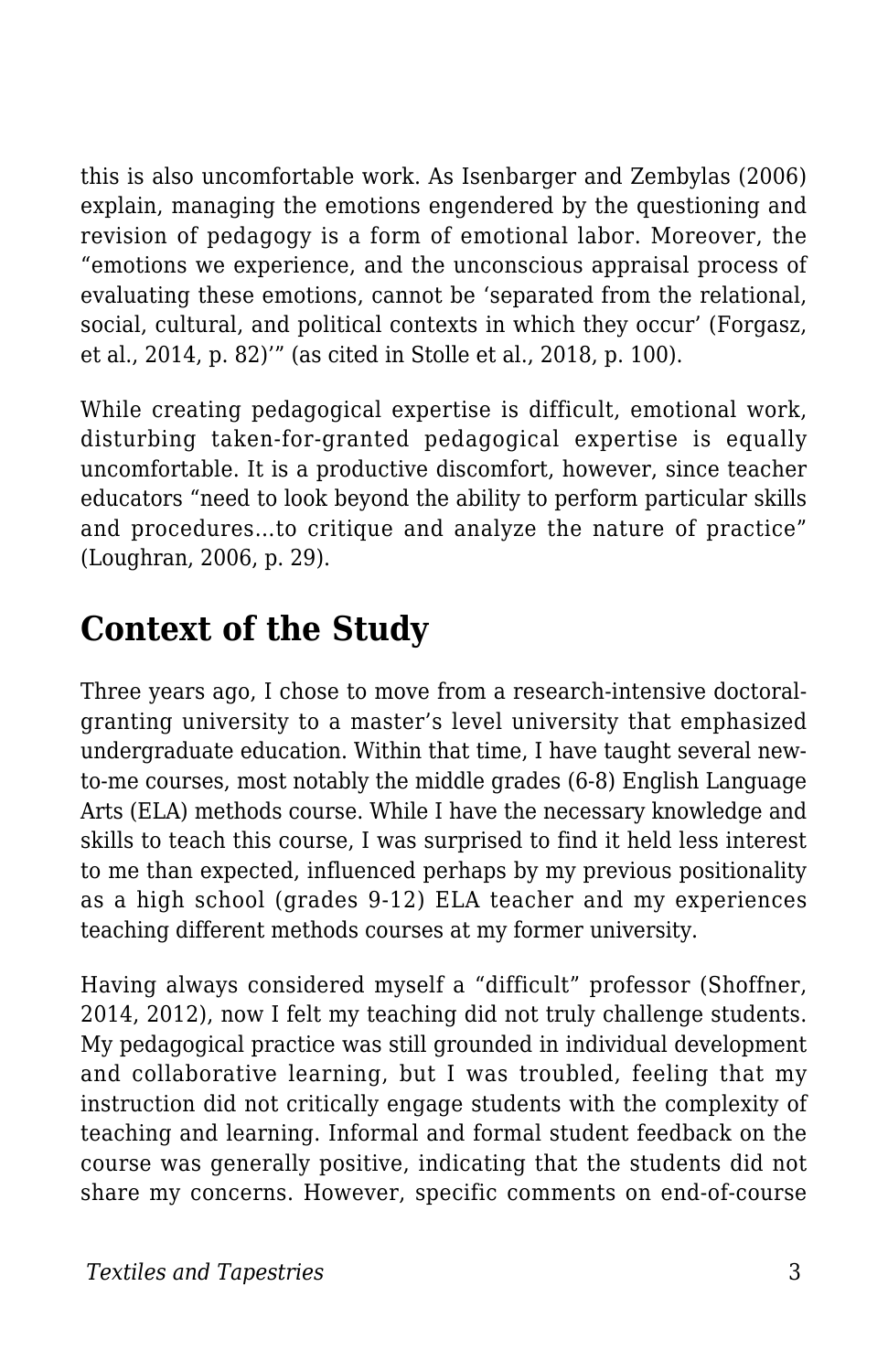evaluations indicated an increasing disinterest in and/or frustration with certain readings and specific assignments, feeding my concerns about my pedagogical effectiveness.

In an effort to "shake up" my pedagogical thinking, I applied to participate in a Summer 2019 university-sponsored week-long institute focused on instructional (re)design. Run more like a workshop, the institute addressed a range of pedagogical concepts (such as backward design, learner-centered teaching, and aligned assessment) while providing time for participants to apply these concepts to the (re)design of a chosen syllabus. Additionally, participants were organized into small groups of five to six faculty that served as learning communities for the whole week. While each day included brief pedagogical presentations and facilitated discussions on different pedagogical concerns, the majority of time was given over to syllabus work, either independently or collaboratively within our small groups.

My goal in joining the institute was twofold: (1) to redesign the syllabus for the middle grades ELA methods course and (2) to engage in focused, directed consideration of my pedagogy. Given my background in education, I did not participate with the expectation of learning new material – and, indeed, the information covered was well-known to me as a teacher educator. However, over the course of the week, I did gain different perspectives on familiar pedagogical principles while interacting with others in a friendly, collaborative, learning space.

In Fall 2019, I started the semester with a redesigned middle grades ELA methods course syllabus. While some material remained the same – namely, information required by the university and certain course readings – the majority of readings and most of the assignments were now different. In consciously altering these two elements, I hoped I would counter the concerns voiced by previous students and address my own pedagogical frustration.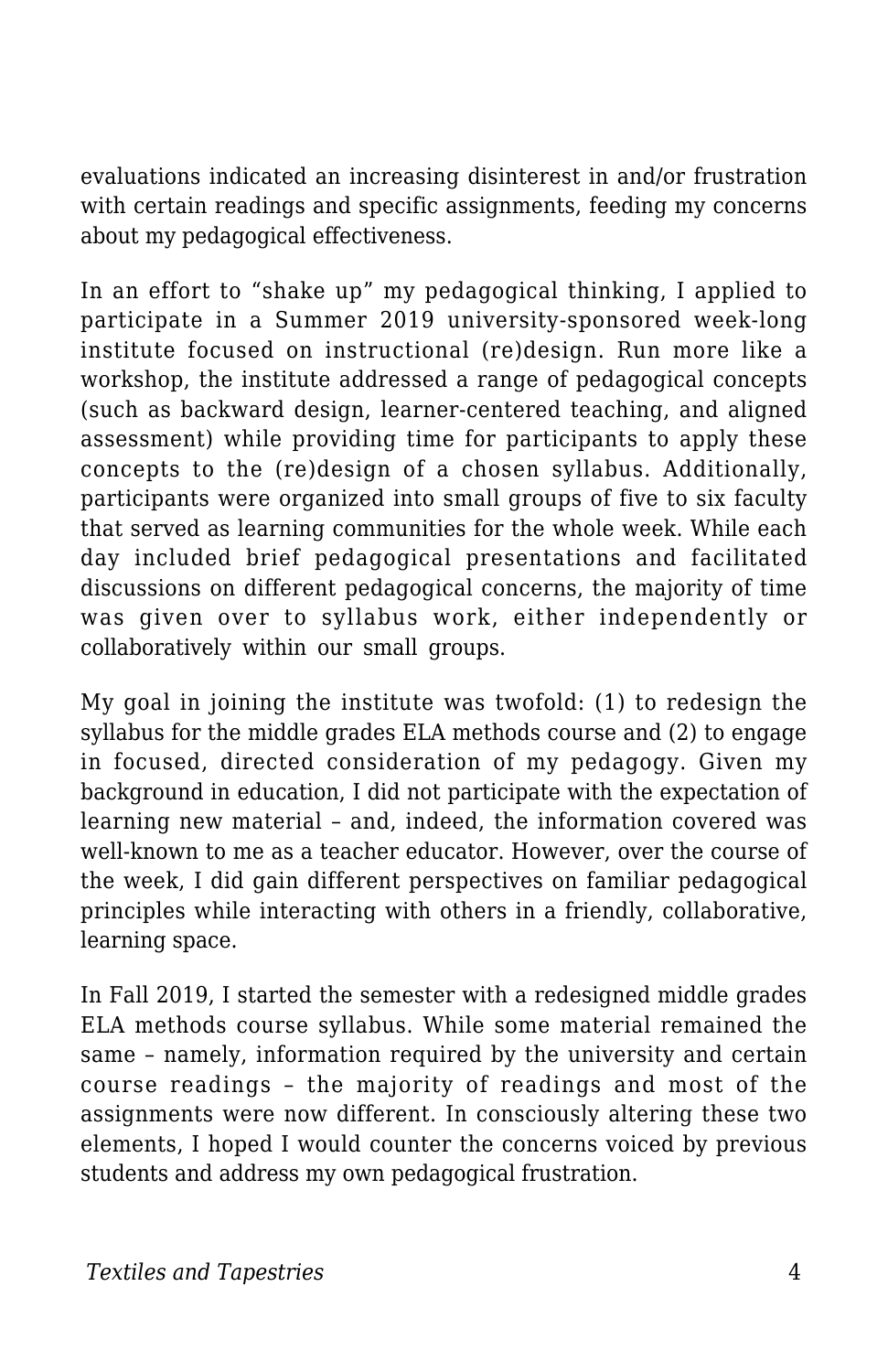## **Situating the Self-Study**

To consider how these efforts to revitalize my practice might influence my instructional thinking and classroom practice, I determined to engage in self-study to examine my pedagogical placement. Self-study supports the questioning of one's practice through the "critical examination of one's actions and the context of those actions in order to achieve a more conscious mode of professional activity, in contrast to action based on habit, tradition, and impulse" (Samaras & Freese, 2009, p. 1). Such questioning also requires engagement in reflective practice: "unless teachers engage in critical reflection and ongoing discovery they stay trapped in unexamined judgments, interpretations, assumptions, and expectations" (Larrivee, 2000, p. 294).

This self-study asks what experienced teacher educators learn by examining their pedagogical expertise. To explore this question, I collected data consisting of the syllabi, lesson plans, and final course evaluations from an ELA middle school methods courses taught in Fall 2018 and Fall 2019 as well as a teaching philosophy prepared in Fall 2018.

Although focused on the individual, self-study requires the "involvement of others so that the learning outcomes are much more than personal constructions of meaning" (Loughran, 2005, 6). By engaging with a critical friend, self-study allows the researcher to work with "a trusted person who asks provocative questions, provides data to be examined through another lens, and offers critique of a person's work as a friend" (Costa & Kallick, 1993, p. 50) in order to support and extend understanding of the issue under study.

I am a member of two face-to-face Critical Friends groups offering the necessary and constructive support (Schuck & Russell, 2005) to engage in self-study. The groups' engagement with and perspective on issues of teaching and learning support the reflective consideration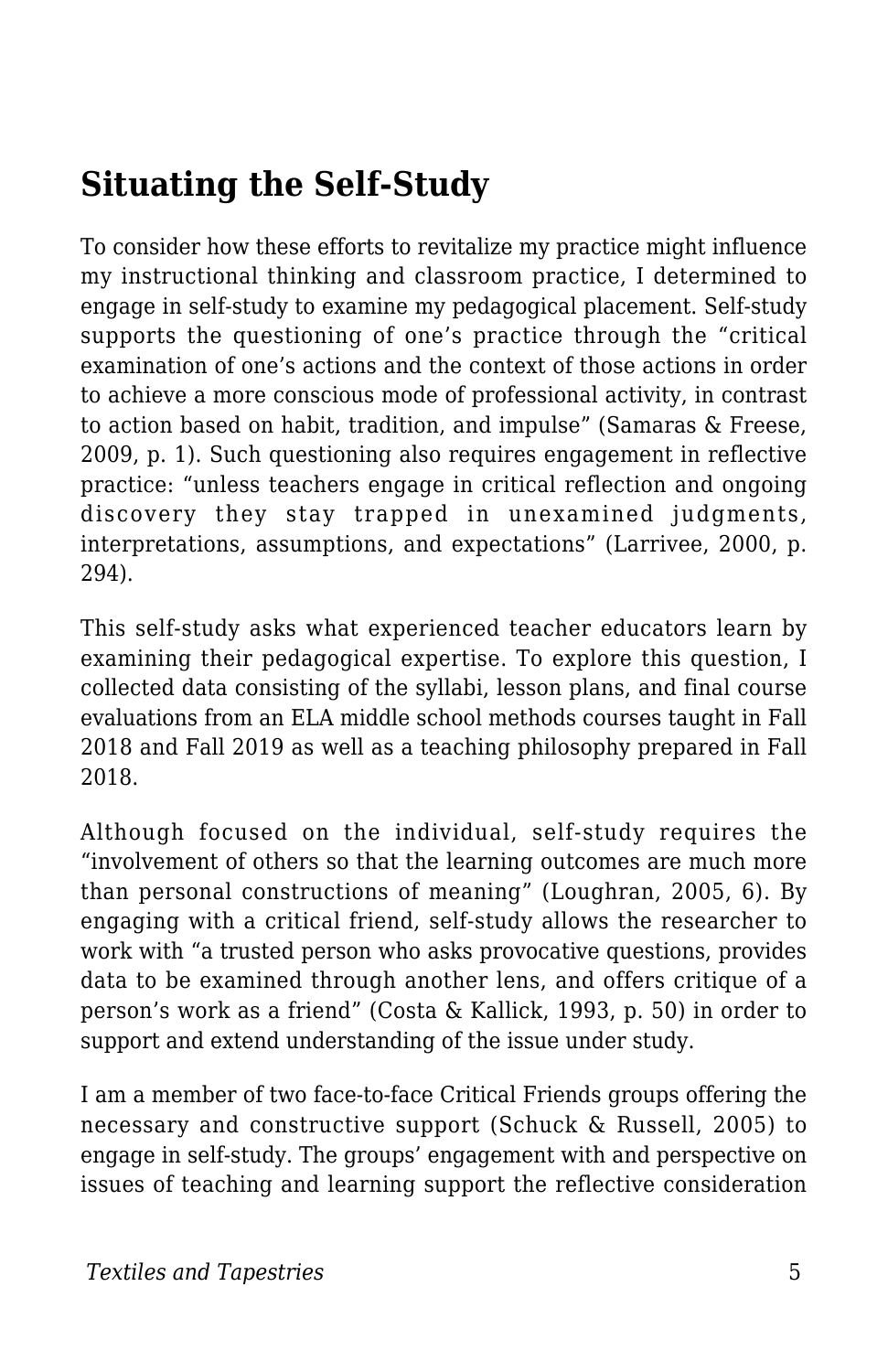needed to examine personal constructions of pedagogical understanding.

The first Critical Friends group – the Teaching & Learning Cohort (TLC) – consists of five professors who come together to examine issues of personal pedagogy. We represent the subjects of Communications, Computer Science, Mechanical Engineering, Peace Studies and Education; like our subject matter, our backgrounds, strengths, and interests are diverse in nature. This group developed after collaborating during the week-long syllabus (re)design institute in Summer 2019. Beginning in Fall 2019 and continuing in Spring 2020, the TLC meets monthly to reflect on course revisions, classroom practices and learning outcomes.

The second Critical Friends group – the Self-Study Study Group (SSSG) – consists of five education professors representing the subjects of differentiation, ELA, mathematics, science, and social studies. This group formed in Fall 2019 in response to a mutual interest in conducting self-study research. Beginning by reading and discussing chapters from Loughran and Russell's (2002) book, the SSSG continues to meet monthly for critical conversations about individually developed self-study projects.

### **Methods of the Study**

In Fall 2019, I worked with a research assistant to analyze the data using qualitative content analysis (Patton, 2002), looking for agreements and disagreements in the syllabi, lesson plans, teaching philosophy and course evaluations. Our initial coding identified eleven different categories: application of concepts, assessment, collaboration, discussion, instructional strategies, multimodality, personal perspective, reading, reflection, social justice, and writing.

For example, questions about teaching "tough texts" (O'Donnell-Allen, 2011), readings about gender, my belief in holding high expectations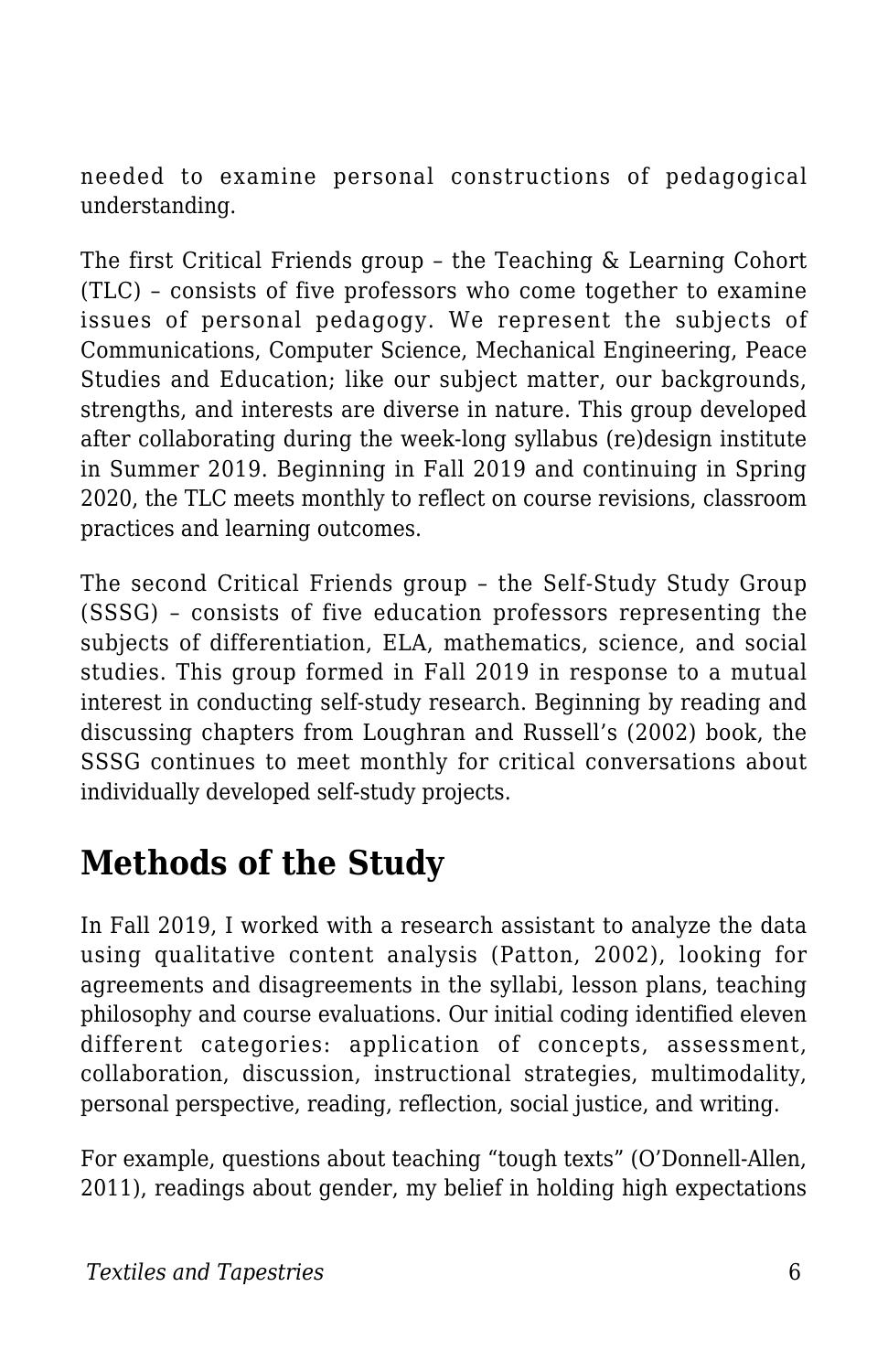of students, and students' frustration after viewing the film *The Hate U Give* were all coded as social justice. As a second example, collaboration was the designated code for a paired topic teaching assignment, group evaluation of different instructional technologies, my pedagogical grounding in constructivism (e.g., Dewey, Piaget, and Vygotsky) and students' appreciation of in-class interactions.

We then collapsed these codes into significant themes, with three emerging from our analysis: academic and personal challenge, active engagement in learning, and ELA curriculum. For example, data coded as social justice, reflection, and personal perspective created the theme of academic and personal challenge, while data coded as application of concepts, collaboration and discussion created the theme of active engagement in learning.

Throughout this analysis, I explored understandings of my course revisions and my instruction with my Critical Friends groups. While our discussions were sometimes general in nature – such as sharing different approaches to collaboration in the classroom – they also offered the opportunity to delve more deeply into specific issues – such as evaluating our efforts to incorporate different forms of assessment into our teaching. With each CF group, I was able to discuss my study, ask questions about my understandings, and gain different perspectives on the subjects under discussion.

### **Pedagogical Beliefs in Practice**

Rather than assuming my teaching adhered to my educational beliefs, I used self-study to explore those beliefs in practice. Specifically, I explored two iterations of the ELA methods course (Fall 2018 and Fall 2019) to examine the mis/match between belief and action. For the purposes of this paper, I examine two of the identified themes – active engagement in learning and academic challenge – before considering their meaning for an experienced teacher educator.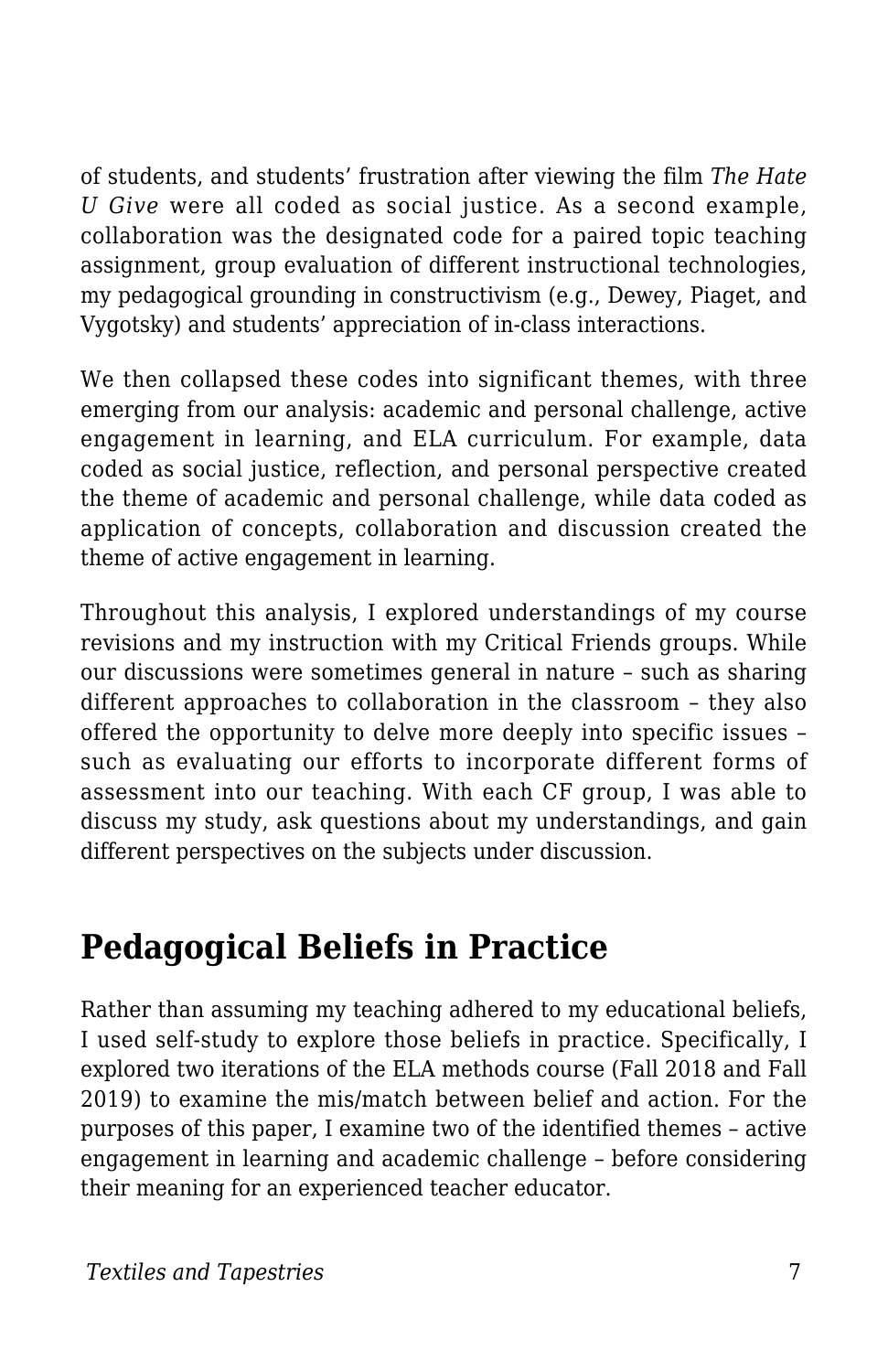#### **Active Engagement in Learning**

In my teaching philosophy, I address students' active engagement in learning through my pedagogical grounding in constructivism: Through facilitated learning, students are active in their own educational development, making them invested participants in the learning process. My syllabi and lesson plans from both semesters indicated students' active engagement in learning through the use of different instructional practices, such as open-ended prompts, collaborative assignments, group discussions and in-class activities. The the Fall 2019 methods course, however, I made an effort to provide more variety in sustained engagement, with students expected to take a more active role in their learning, in and out of class. Three examples illustrate this approach.

**Assigned Papers.** In the previous iteration of the course, students completed "pedagogical papers," brief papers examining the personal understandings and beliefs that support and guide classroom instruction and interactions with students. Each paper was completed on an assigned topic (e.g., assessment, thematic connection, curriculum review) with guiding questions provided to support students' inquiry. In the fall of 2019, students instead completed "public pedagogy papers," in which they were asked to choose two campus/community events that offered opportunities to learn from common social and cultural experiences. Some suggestions were offered (e.g., a public lecture, a university athletic event, an arts performance) but students were also able to suggest additional ones.

**Summative Assessment**. While each iteration of the course included a summative assessment focused on instructional planning, the Fall 2019 course altered the format of that assessment. Both assignments required students to develop instruction for middle grades students, focusing on a specific young adult text. In Fall 2018, students completed a traditional end-of-semester assessment, submitting a curriculum rationale, lesson plans, supplementary texts, and teacher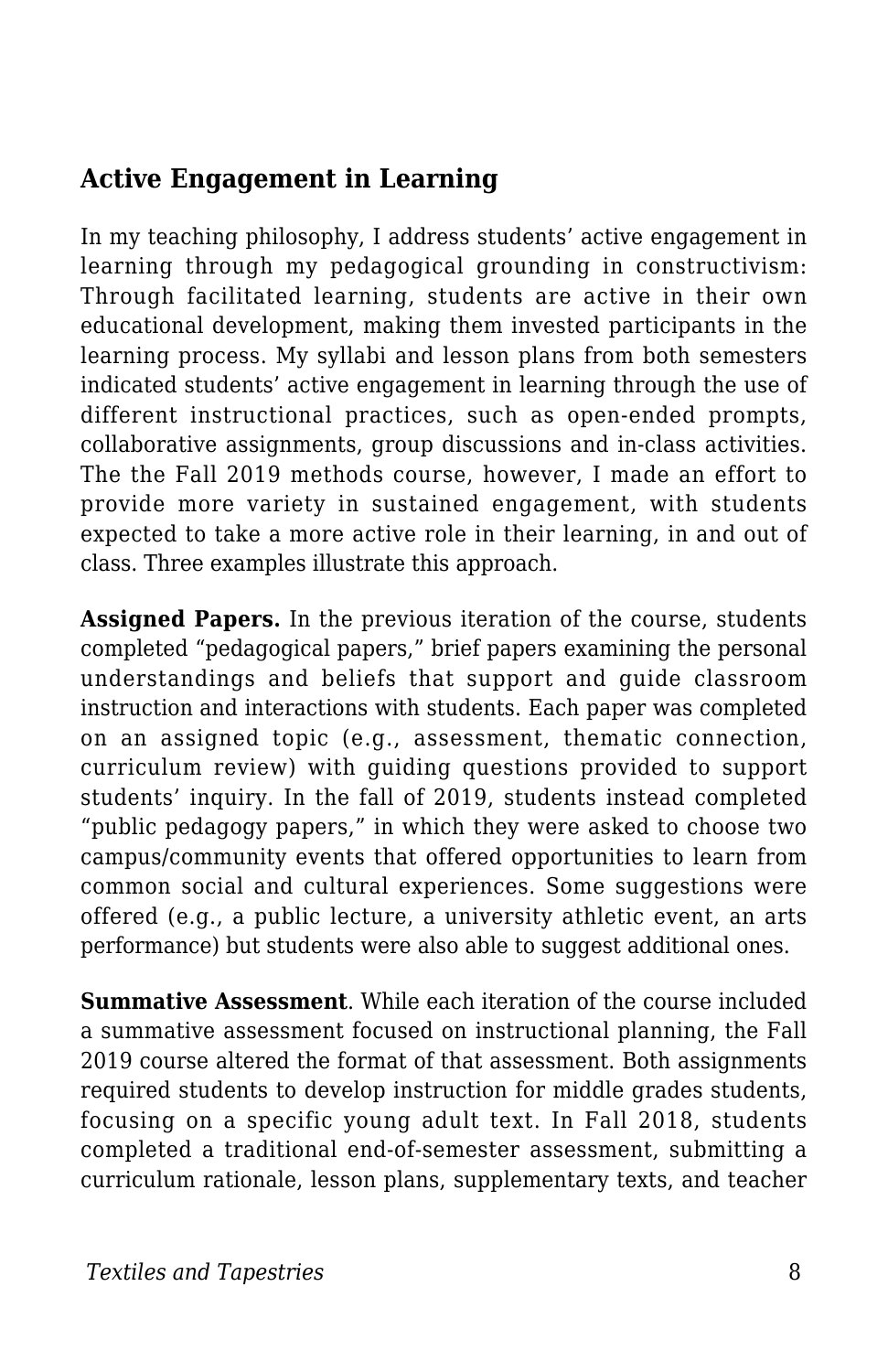reflection as one complete project. In Fall 2019, students completed different summative assessments related to instructional planning throughout the semester: a book talk for their specific young adult text, a justification for using their text in three different grade levels, and a lesson plan demonstrating the integration of reading and writing. At the end of the semester, students submitted a reflection on their development as a teacher.

**Workshop Approach.** In both semesters, students had multiple opportunities to interact with each other and the material (e.g., thinkpair-share, group completion of a task, full-class discussion) during class. In Fall 2019, students had more sustained involvement with their peers and the curriculum through "workshop" at the end of class. While class discussion and peer interaction continued each week, each class now finished with 25-40 minutes of workshop, providing students with sustained time to collaborate with others or work individually on specific assignments. In one workshop, students collaborated in small groups to create a scoring guide for a provided activity; in another, students individually drafted a writing assignment for their young adult novel that addressed specific criteria.

#### **Academic Challenge**

In my teaching philosophy, I connect my belief in academic challenge to my understanding of students as intelligent young people, capable of meeting high expectations while asking their own questions and exploring the answers. My syllabi and lesson plans reflect my intention to challenge students to think critically and reflectively through stated objectives, selected readings, focused discussions, and open-ended assignments. Still, I felt that the Fall 2018 course was not as intellectually challenging as my planning and instruction would indicate. So, for the Fall 2019 course, I reconsidered how I could better align my goal of intellectually challenging students with course assignments and expectations. Two examples illustrate this effort.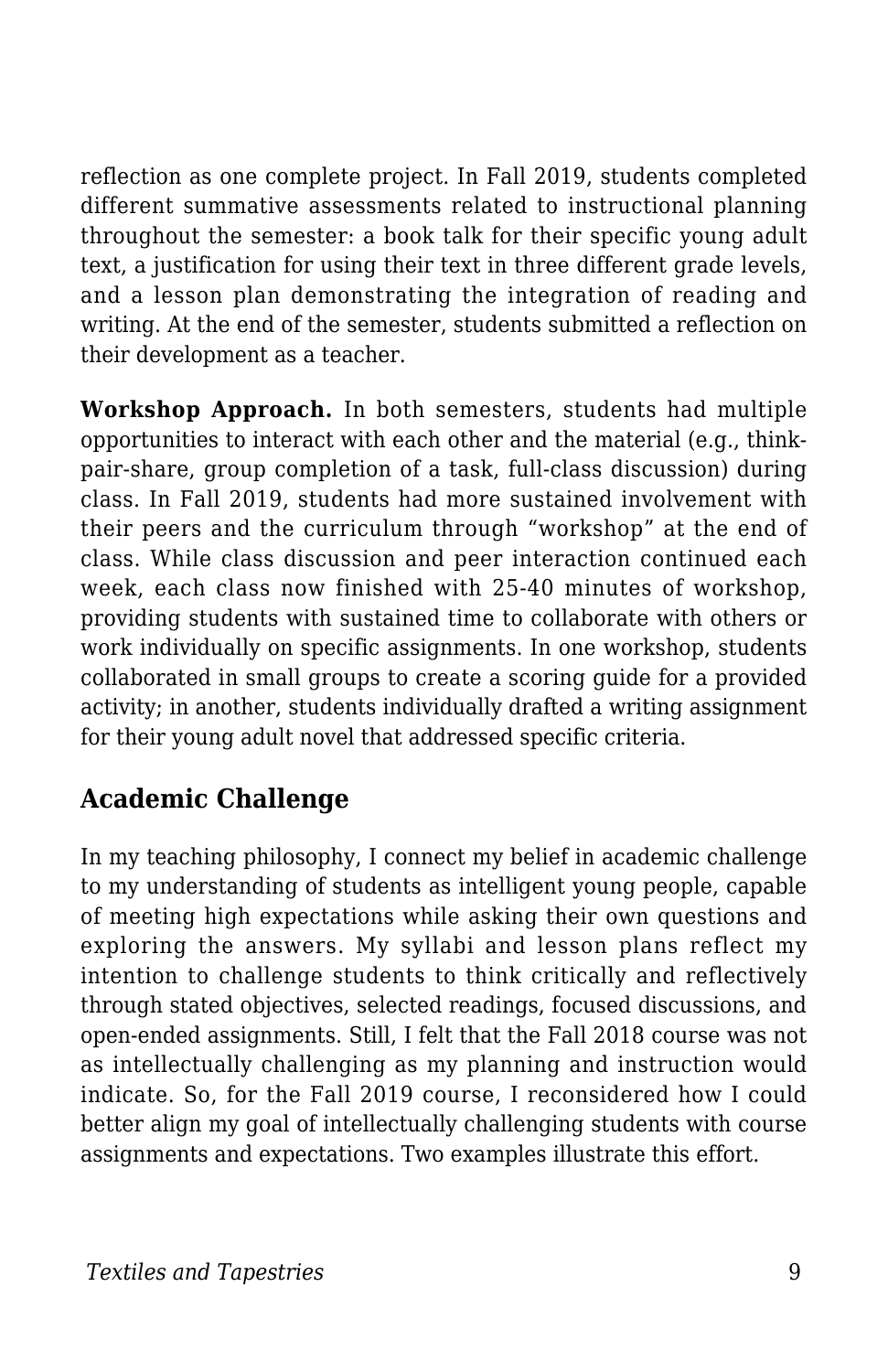**Addressing Equity and Diversity.** While social justice concepts were addressed in earlier iterations of the course, the Fall 2019 course grounded issues of equity and diversity in the teaching of ELA clearly throughout the semester. On the first day of class, students were given time to read a brief chapter on enacting social justice in the ELA classroom (Boyd, 2017).

Students selected a young adult novel for semester-long study from a list of texts that focused on issues of equity and diversity (e.g., Alan Gratz's *Refugee*, Trevor Noah's *Born a Crime*, George Takei's *They Called Us Enemy*). They created a visual rendition of their novel's theme and then considered how incorporating multimodality into instruction supported differentiated learning.

Issues of difference, equity and justice were addressed in each class, developed in response to specific readings (e.g., Christensen's (2011) "Finding voice: Learning about language and power"), students' questions (e.g., their concerns after reading Collins' "What is the 'altright'?") and students' experiences (e.g., teaching a lesson to middle grades students).

**Requiring Reading Responses.** In the Fall 2019 course, students completed brief written responses to readings prior to each class meeting. For each reading, they were asked to explain first what they learned and then what they questioned. While the previous iteration of the course frequently required students to reflect on or develop questions, this was the first time students were expected to respond to assigned readings before coming to class. Responses were evaluated only for completion, however; as the assignment stated, "There are no right or wrong responses, so write what you are thinking rather than what you believe you should think." Students' responses were then used to guide instruction. Whole-class discussion questions came directly from students' questions in their responses. Students worked in pairs to apply concepts in lessons planning since their responses demonstrated understanding. Short mini-lectures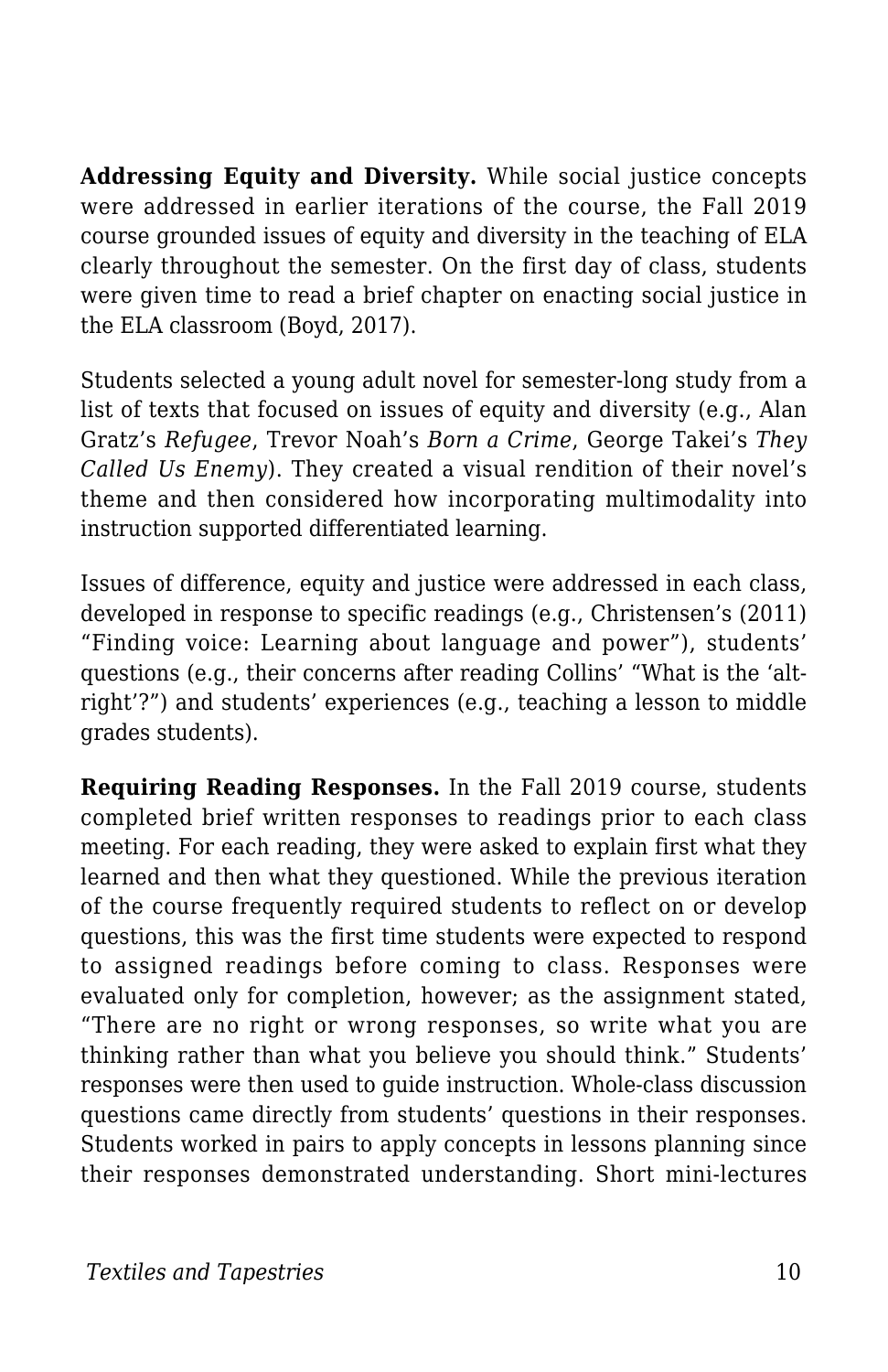clarified concerns or misunderstandings expressed in responses.

#### **Learning from Pedagogical Examination**

As noted previously, the questioning of my pedagogy was driven more by an internal disquiet than external feedback, although student evaluations of the Fall 2018 course did indicate that many of the readings "were redundant" or "extremely boring" and that the class focused more on "thought process" than the application of material. While most feedback about the course was positive – addressing responses to specific texts, involvement in class discussions, and engagement in instructional planning – I agreed with the underlying indication that the course was not fully engaging students.

By the conclusion of the Fall 2019 methods course, I felt positive in my efforts to address my pedagogical concerns. Course evaluations gave me some insight into specific issues: While students noted that the reading load was heavy, they also indicated the readings were "helpful" and liked "bringing the reading into our own lives." Students saw the assignments requiring them to address and create curriculum as "beneficial" and enjoyed "engaging and effective" class activities. One student specifically referenced the benefits of completing the reading responses: "Although it was sometimes tedious, having us complete the reading responses a day before class really helped me absorb the information and come to class prepared."

Involvement in the summer curriculum design institute certainly helped to rejuvenate my pedagogical thinking. The sustained time and focus on specific instructional elements required me to reconsider my "normal" approaches to the course, while collaboration with peers (who then became Critical Friends) offered different perspectives and encouraged questioning.

However, the study of my own pedagogical expertise allowed me to identify the importance of engaging more consciously with my content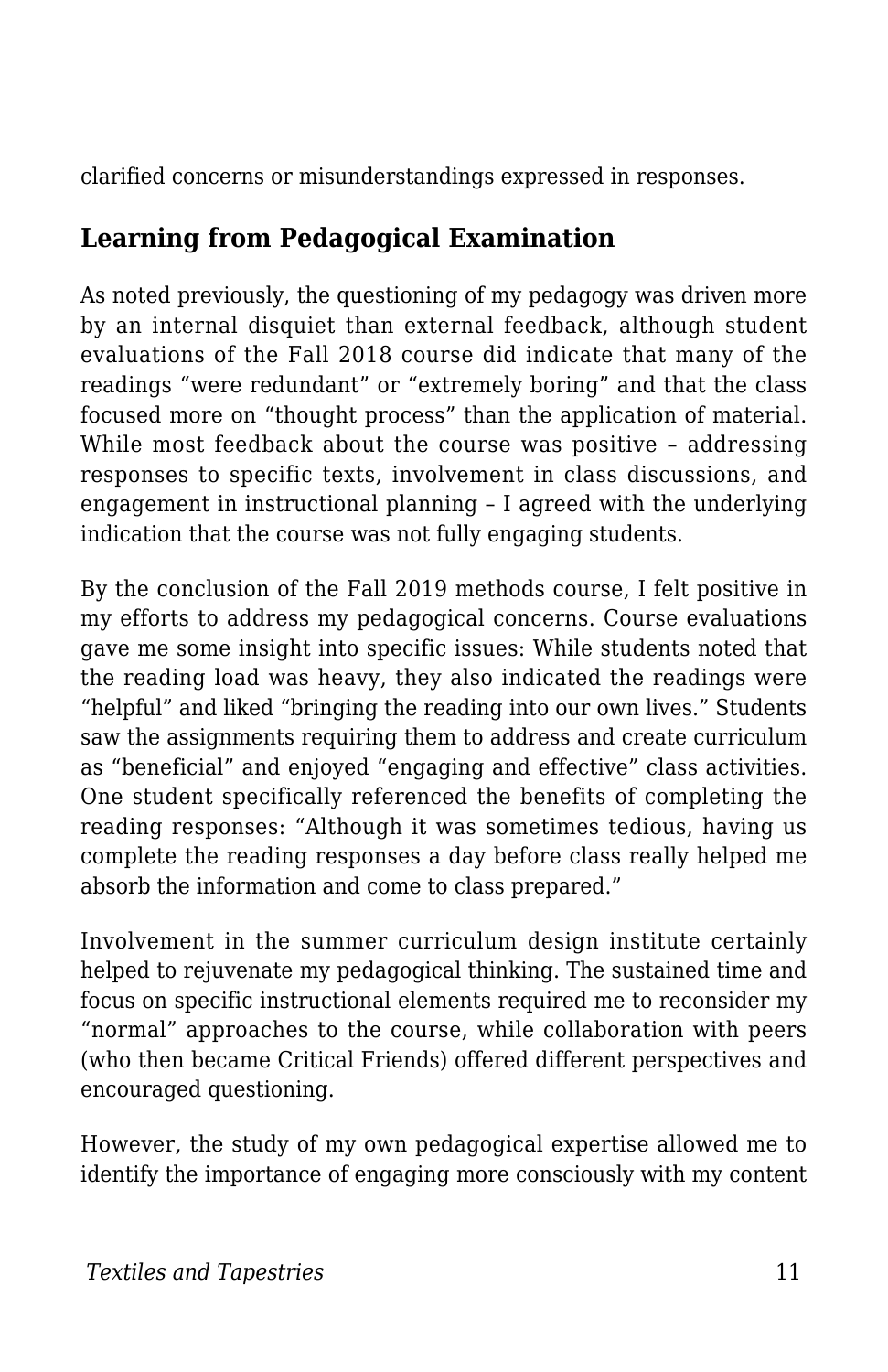and my instruction. While I clearly expressed beliefs in active learning, student engagement, and intellectual challenge, my classroom practice had gradually moved away from incorporating those beliefs in specific ways. Knowing what I valued, pedagogically, did not automatically translate into what I did, in either course design or weekly instruction.

Just as learning, motivation, and engagement are interconnected elements in the classroom for students (Bundick, et al., 2014), they are so for teachers. Approaching the teaching of ELA through the study of meaningful issues and concerns (e.g., learning ELA to empower students, responding to issues of equity, incorporating diverse texts) rather than only the content itself (e.g., the use of rubrics, the teaching of grammar, the development of lessons) energized me while engaging students in relevant curriculum. The course still addressed needed content, but now did so through direct instruction and application in class, providing time for students to digest more complex issues through readings, assignments, and discussions.

In my teaching philosophy, I state the importance of continuing to develop an understanding of subject matter and pedagogy in order to improve as an educator. This study reminded me of the need to frequently question the match between intention and outcome. While I possessed "the pedagogical skills necessary to help students see the relevance and importance of the material to their lives, interests, and future goals" (Bundick et al, 2014, p. 23), I had gradually moved away from applying those skills. Students were busy and the course addressed necessary material but, overall, the course was not offering enough active engagement or useful challenge to make it meaningful to the students – or to me.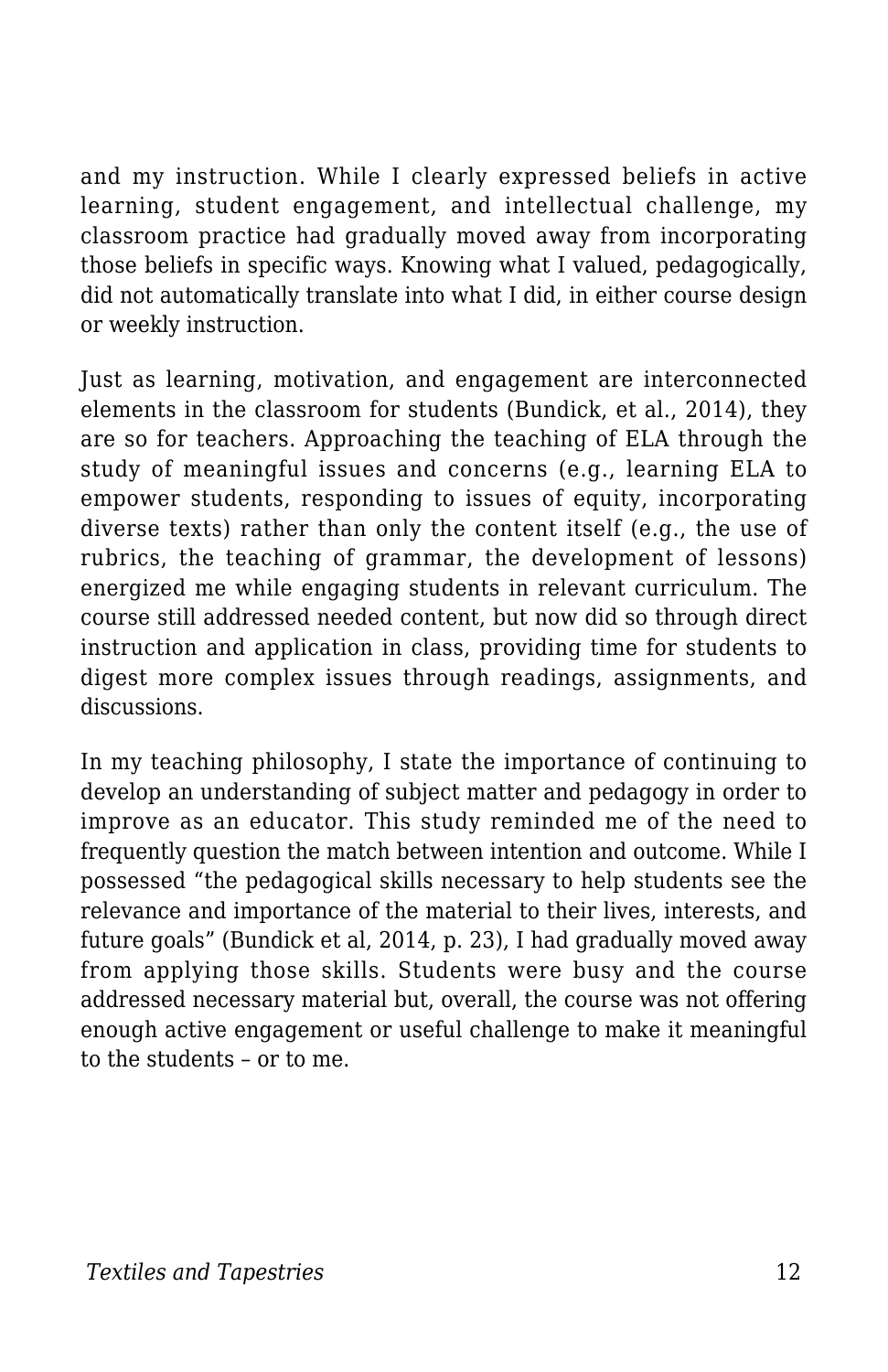### **Conclusion**

By engaging in self-study, "we have the ability to develop as teachers by identifying elements of our practice to change, improve or maintain" (Shoffner, 2014, p. 189). By examining my taken-forgranted pedagogical expertise, I not only identified ways in which I was developing as a teacher but considered the importance of doing so. My students benefitted as learners and developing teachers – which was the impetus for my initial pedagogical interrogation – but I benefitted, as well, enjoying the Fall 2019 iteration of the ELA methods course more than those taught previously. As Taylor and Newberry (2018) note, positive emotions are important in education, supporting and strengthening teachers' motivation, thinking and happiness. Moreover, "when a classroom is filled with students who are paying attention, focused, participating, mentally stimulated, and having fun, the teacher is much more likely to enjoy being there and, in turn, likely to be more invested (and less likely to burn out)" (Bundick et al., 2014, p. 5).

#### **References**

Boche, B., & Shoffner, M. (2016). Connecting technology, literacy and self-study in English Language Arts teacher education. In D. Garbett & A. Ovens (Eds). *Being self-study researchers in a digital world: Future-oriented research and pedagogy in teacher education (pp.* 61-72). Springer International Publishing.

Boyd, A. S. (2017). *Social justice literacies in the English classroom: Teaching practice in action*. Teachers College Press.

Bundick, M. J., Quaglia, R. J., Corso, M. J., & Haywood, D. E. (2014). Promoting student engagement in the classroom. *Teachers College Record*, *116*(4), 1–34.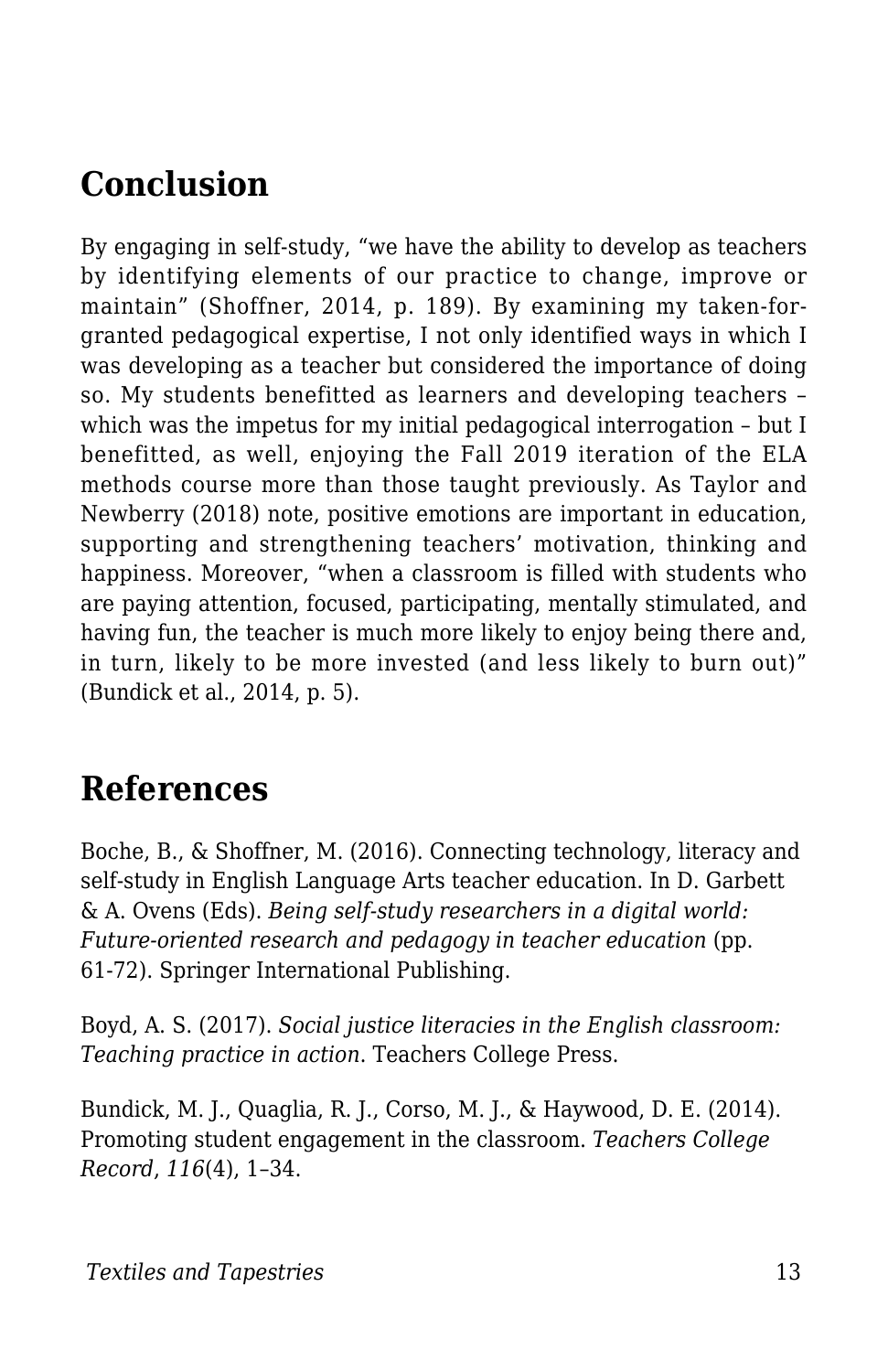Costa, A. L., & Kallick, B. (1993). Through the lens of a critical friend. *Educational Leadership*, *51*(2), 49–51.

Christensen, L. (2011). Finding voice: Learning about language and power. *Voices from the Middle*, *18*(3), 9–17.

Collins, C. (2017). What is the "alt-right"? *Teaching Tolerance*, *57*,  $1 - 5$ .

Gratz, A. (2017). *Refugee.* Scholastic.

Isenbarger, L., & Zembylas, M. (2006). The emotional labour of caring in teaching. *Teaching and Teacher Education*, *22*(1), 120–134.

Larrivee, B. (2000). Transforming teaching practice: Becoming the critically reflective teacher. *Reflective Practice*, *1*(3), 293–307.

Loughran, J. (2006). *Developing a pedagogy of teacher education: Understanding teaching and learning about teaching*. Routledge.

Loughran, J. (2005). Researching teaching about teaching: Self-study of teacher education practices. *Studying Teaching Education*, *1*(1), 5–16.

Loughran, J., & Russell, T. (2002). *Improving teacher education practice through self-study*. Routledge.

Noah, T. (2019). *It's Trevor Noah: Born a crime: Stories from a South African childhood* [adapted for young readers]. John Murray.

O'Donnell-Allen, C. (2011). *Tough talk, tough texts: Teaching English to change the world*. Heinemann.

Patton, M. Q. (2002). *Qualitative research & evaluation methods* (Vol. 3rd). Sage.

Russell, T. (2002). Can self-study improve teacher education? In J.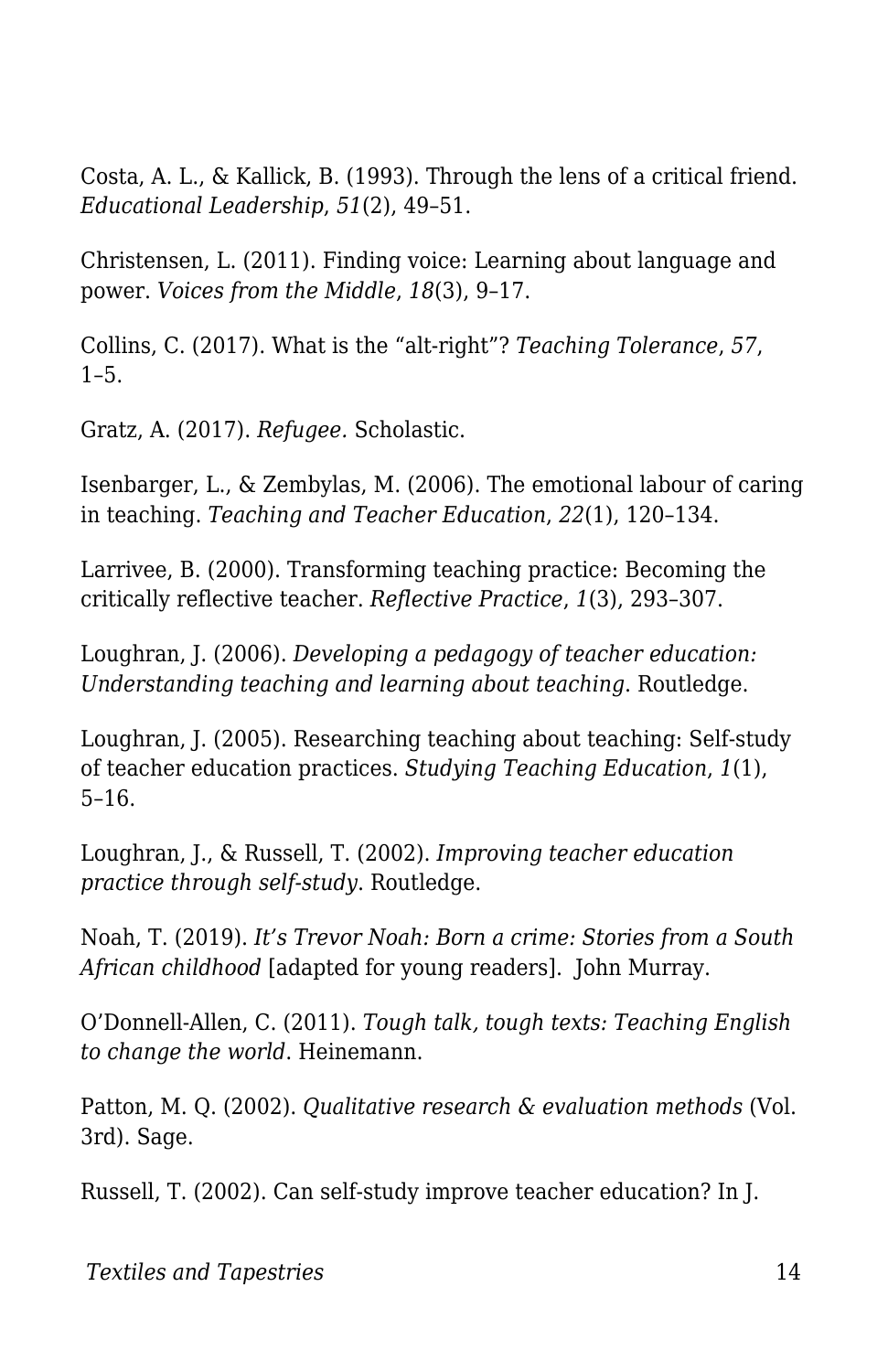Loughran & T. Russell (Eds.), *Improving teacher education practices through self-study* (pp. 3–9). Routledge Falmer.

Samaras, A. P. & Freese, A. R. (2009). Looking back and looking forward: An historical overview of the Self-study school. In C. A. Lassonde, S. Galman, & C. Kosnik (Eds.), *Self-Study Research Methodologies for Teacher Educators* (Vol. 7, pp. 3-19). Sense Publishers.

Schuck, S., & Russell, T. (2005). Self-study, critical friendship, and the complexities of teacher education. *Studying Teaching Education*, *1*(2), 107–121.

Shoffner, M., Alsup, J., Garcia, A., Haddix, M., Moore, M., Morrell, E., Schaafsma, D., & Zuidema, L. A. (2017). *What is English Language Arts teacher education?* National Council of Teachers of English. [https://edtechbooks.org/-XDBb](http://www2.ncte.org/statement/whatiselateachereducation/)

Shoffner, M. (2019). The potential of problematic practice: Preparing teachers for the secondary ELA classroom. In H. L. Hallman, K. Pastore-Capuana, & D. L. Pasternak (Eds.), *Possibilities*, *challenges, and changes in English teacher education today: Exploring identity and professionalization* (pp. 39-50). Rowman & Littlefield.

Shoffner, M. (2018). The professor abroad: Crossing the pedagogical border. In D. Garbett & A. Ovens (Eds). *Pushing boundaries and crossing borders: Self-study as a means for researching pedagogy* (pp. 287-293). Creative Commons.

Shoffner, M. (2016). From expert to novice: Studying a second discipline. In D. Garbett & A. Ovens (Eds.), *Enacting self-study as methodology for professional inquiry. Proceedings of the 11th International Conference on Self-Study of Teacher Education Practices* (pp. 213-218). S-STEP.

Shoffner, M. (2014). The expertise of heart and head: Supporting the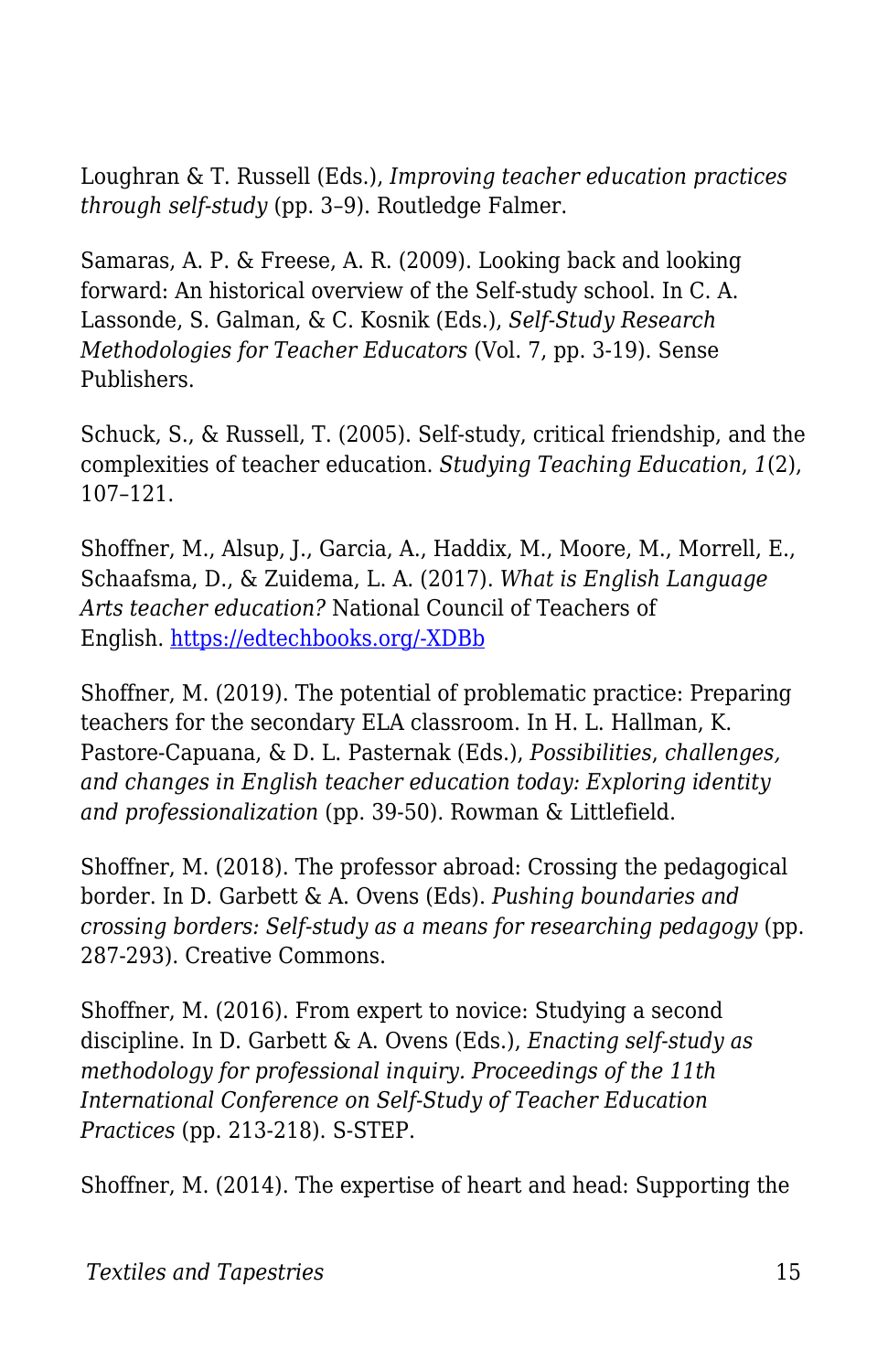student-teacher relationship. In D. Garbett & A. Ovens (Eds.), *Changing practices for changing times: Past, present and future possibilities for self-study. Proceedings of the Tenth International Conference on Self-Study of Teacher Education Practices* (pp. 209–211). S-STEP.

Shoffner, M. (2012). Reflection, responses and relationships: Examining my practice through self-study. In J. R. Young, L. B. Erickson, & S. Pinnegar (Eds.), *Extending inquiry communities: Illuminating teacher education through self-study. Proceedings of the Ninth International Conference on Self-Study of Teacher Education Practices* (pp. 264–267). Brigham Young University.

Stolle, E. P. Malmstrom, M., & Blennow, K. (2018). Crossing borders and pushing boundaries: Positioning, emotions, and liminality in teacher education. In D. Garbett & A. Ovens (Eds.), *Pushing boundaries and crossing borders: Self-study as a means of researching pedagogy* (pp. 99-106). S-STEP.

Takei, G., Eisinger, J., & Scott, S. (2019). *They called us enemy.* Top Shelf.

Taylor, L. P., & Newberry, M. (2018). Self-study of a teacher's practices of and experience with emotion regulation. In D. Garbett & A. Ovens (Eds.), *Pushing boundaries and crossing borders: Self-study as a means of researching pedagogy* (pp. 133-138). S-STEP.